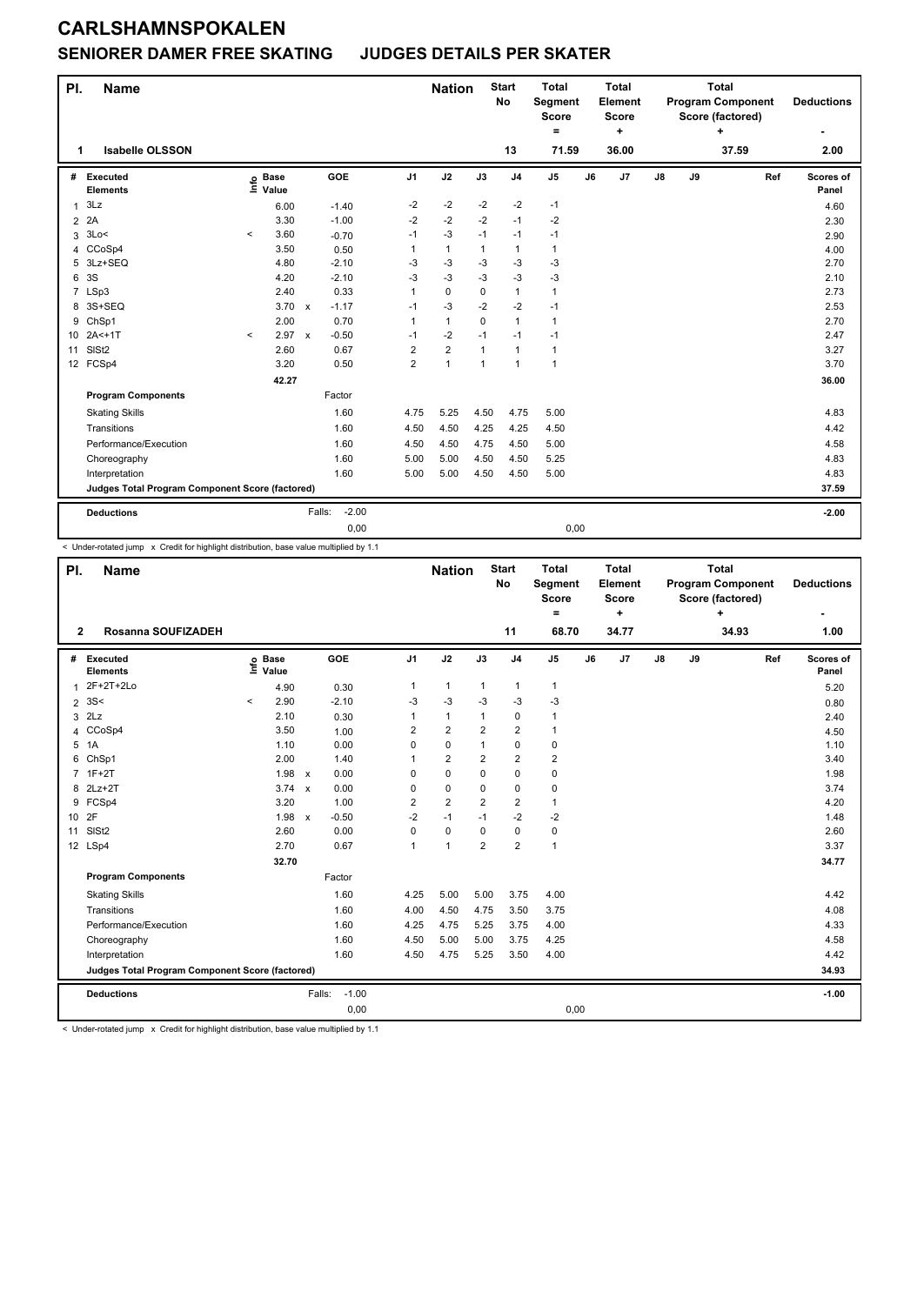### **SENIORER DAMER FREE SKATING JUDGES DETAILS PER SKATER**

| PI.             | <b>Name</b>                                     |                              |                                   |                | <b>Nation</b>  |              | <b>Start</b><br><b>No</b> | <b>Total</b><br>Segment<br><b>Score</b><br>۰ |    | <b>Total</b><br>Element<br>Score<br>÷ |               |    | <b>Total</b><br><b>Program Component</b><br>Score (factored)<br>÷ |     | <b>Deductions</b>  |
|-----------------|-------------------------------------------------|------------------------------|-----------------------------------|----------------|----------------|--------------|---------------------------|----------------------------------------------|----|---------------------------------------|---------------|----|-------------------------------------------------------------------|-----|--------------------|
| 3               | <b>Malin TALJEGÅRD</b>                          |                              |                                   |                |                |              | 9                         | 67.72                                        |    | 33.58                                 |               |    | 34.14                                                             |     | 0.00               |
| #               | Executed<br><b>Elements</b>                     | <b>Base</b><br>١nf٥<br>Value | GOE                               | J <sub>1</sub> | J2             | J3           | J <sub>4</sub>            | $\mathsf{J}5$                                | J6 | J7                                    | $\mathsf{J}8$ | J9 |                                                                   | Ref | Scores of<br>Panel |
| $\mathbf{1}$    | 2A                                              | 3.30                         | 0.00                              | 1              | $\pmb{0}$      | $-1$         | $\pmb{0}$                 | 0                                            |    |                                       |               |    |                                                                   |     | 3.30               |
| $\overline{2}$  | 2A                                              | 3.30                         | 0.00                              | 0              | $\pmb{0}$      | $-1$         | $\mathbf 0$               | 0                                            |    |                                       |               |    |                                                                   |     | 3.30               |
|                 | 3 FSSp4                                         | 3.00                         | 0.50                              | 2              | $\mathbf{1}$   | $\mathbf{1}$ | $\mathbf{1}$              | $\mathbf{1}$                                 |    |                                       |               |    |                                                                   |     | 3.50               |
| 4               | 2F                                              | 1.80                         | 0.20                              | 1              | $\mathbf{1}$   | $\mathbf 0$  | $\mathbf 0$               | 1                                            |    |                                       |               |    |                                                                   |     | 2.00               |
| 5               | $2F+2Lo$                                        | 3.60                         | 0.20                              |                | $\mathbf{1}$   | $-1$         | $\mathbf 0$               | $\mathbf{1}$                                 |    |                                       |               |    |                                                                   |     | 3.80               |
| 6               | LSp3                                            | 2.40                         | 0.50                              |                | $\mathbf{1}$   | 1            | $\mathbf{1}$              | 1                                            |    |                                       |               |    |                                                                   |     | 2.90               |
| $\overline{7}$  | ChSp1                                           | 2.00                         | 0.93                              | 2              | $\overline{2}$ | $\mathbf{1}$ | $\mathbf{1}$              | 1                                            |    |                                       |               |    |                                                                   |     | 2.93               |
| 8               | 2Lo                                             | 1.98                         | 0.30<br>$\boldsymbol{\mathsf{x}}$ |                | $\mathbf{1}$   | $\mathbf{1}$ | $\pmb{0}$                 | $\mathbf{1}$                                 |    |                                       |               |    |                                                                   |     | 2.28               |
|                 | 9 2F+2T                                         | 3.41                         | 0.00<br>$\mathsf{x}$              | 1              | $\mathbf 0$    | $\Omega$     | $\mathbf 0$               | $\mathbf 0$                                  |    |                                       |               |    |                                                                   |     | 3.41               |
| 10 <sup>°</sup> | 1Lz+SEQ                                         | 0.53                         | $-0.13$<br>$\mathsf{x}$           | $-2$           | $-2$           | $-1$         | $-1$                      | $-1$                                         |    |                                       |               |    |                                                                   |     | 0.40               |
| 11              | SISt <sub>2</sub>                               | 2.60                         | 0.83                              | 2              | $\overline{2}$ | $\mathbf{1}$ | $\overline{\mathbf{c}}$   | $\mathbf{1}$                                 |    |                                       |               |    |                                                                   |     | 3.43               |
|                 | 12 CCoSp1                                       | 2.00                         | 0.33                              | 1              | $\mathbf{1}$   | $\mathbf{1}$ | $\mathbf 0$               | $\pmb{0}$                                    |    |                                       |               |    |                                                                   |     | 2.33               |
|                 |                                                 | 29.92                        |                                   |                |                |              |                           |                                              |    |                                       |               |    |                                                                   |     | 33.58              |
|                 | <b>Program Components</b>                       |                              | Factor                            |                |                |              |                           |                                              |    |                                       |               |    |                                                                   |     |                    |
|                 | <b>Skating Skills</b>                           |                              | 1.60                              | 4.25           | 4.75           | 3.75         | 4.25                      | 4.25                                         |    |                                       |               |    |                                                                   |     | 4.25               |
|                 | Transitions                                     |                              | 1.60                              | 4.00           | 4.50           | 3.75         | 4.00                      | 3.50                                         |    |                                       |               |    |                                                                   |     | 3.92               |
|                 | Performance/Execution                           |                              | 1.60                              | 4.50           | 4.75           | 4.50         | 4.00                      | 4.00                                         |    |                                       |               |    |                                                                   |     | 4.33               |
|                 | Choreography                                    |                              | 1.60                              | 5.00           | 5.00           | 4.00         | 3.50                      | 4.25                                         |    |                                       |               |    |                                                                   |     | 4.42               |
|                 | Interpretation                                  |                              | 1.60                              | 4.75           | 5.00           | 4.25         | 4.25                      | 3.75                                         |    |                                       |               |    |                                                                   |     | 4.42               |
|                 | Judges Total Program Component Score (factored) |                              |                                   |                |                |              |                           |                                              |    |                                       |               |    |                                                                   |     | 34.14              |
|                 | <b>Deductions</b>                               |                              |                                   |                |                |              |                           |                                              |    |                                       |               |    |                                                                   |     | 0.00               |
|                 |                                                 |                              |                                   | 0,00           |                |              |                           | 0,00                                         |    |                                       |               |    |                                                                   |     |                    |

x Credit for highlight distribution, base value multiplied by 1.1

| PI.            | <b>Name</b>                                     |      |                      |         |                | <b>Nation</b> |              | <b>Start</b><br><b>No</b> | <b>Total</b><br>Segment<br><b>Score</b> |    | <b>Total</b><br>Element<br><b>Score</b> |               | <b>Program Component</b><br>Score (factored) | <b>Deductions</b> |     |                    |
|----------------|-------------------------------------------------|------|----------------------|---------|----------------|---------------|--------------|---------------------------|-----------------------------------------|----|-----------------------------------------|---------------|----------------------------------------------|-------------------|-----|--------------------|
|                | <b>Fredrica LASOME</b>                          |      |                      |         |                |               |              | 12                        | $=$<br>61.64                            |    | ٠<br>29.37                              |               |                                              | ÷<br>32.27        |     | 0.00               |
| 4              |                                                 |      |                      |         |                |               |              |                           |                                         |    |                                         |               |                                              |                   |     |                    |
| #              | Executed<br><b>Elements</b>                     | lnfo | <b>Base</b><br>Value | GOE     | J <sub>1</sub> | J2            | J3           | J <sub>4</sub>            | $\mathsf{J}5$                           | J6 | J7                                      | $\mathsf{J}8$ | J9                                           |                   | Ref | Scores of<br>Panel |
| $\mathbf{1}$   | 2A<<+SEQ                                        | <<   | 0.88                 | $-0.60$ | -3             | $-3$          | $-3$         | $-3$                      | $-3$                                    |    |                                         |               |                                              |                   |     | 0.28               |
| $\overline{2}$ | 2A                                              |      | 3.30                 | $-0.17$ | 0              | $-1$          | $-1$         | $\mathbf 0$               | 0                                       |    |                                         |               |                                              |                   |     | 3.13               |
|                | 3 LSp3                                          |      | 2.40                 | 0.50    | 1              | $\mathbf 0$   | $\mathbf{1}$ | $\mathbf{1}$              | $\mathbf{1}$                            |    |                                         |               |                                              |                   |     | 2.90               |
| 4              | 2Lz                                             |      | 2.10                 | 0.30    | $\overline{2}$ | $\mathbf{1}$  | 0            | $\mathbf{1}$              | 1                                       |    |                                         |               |                                              |                   |     | 2.40               |
| 5              | 2S                                              |      | 1.30                 | 0.13    | 1              | $\mathbf{1}$  | $\Omega$     | $\mathbf 0$               | 1                                       |    |                                         |               |                                              |                   |     | 1.43               |
| 6              | CCoSp3                                          |      | 3.00                 | 0.33    | 0              | $\mathbf{1}$  | $\mathbf{1}$ | $\mathbf 0$               | 1                                       |    |                                         |               |                                              |                   |     | 3.33               |
|                | 7 2F                                            |      | $1.98 \times$        | 0.10    | 1              | 0             | $\Omega$     | $\mathbf 0$               | 1                                       |    |                                         |               |                                              |                   |     | 2.08               |
|                | 8 ChSp1                                         |      | 2.00                 | 0.70    | $\overline{2}$ | $\mathbf{1}$  | $\mathbf{1}$ | $\mathbf{1}$              | 1                                       |    |                                         |               |                                              |                   |     | 2.70               |
|                | 9 2Lo+2T                                        |      | 3.41 x               | 0.00    | $\Omega$       | 0             | 0            | 0                         | 0                                       |    |                                         |               |                                              |                   |     | 3.41               |
| 10             | SISt1                                           |      | 1.80                 | $-0.50$ | $-1$           | $-2$          | $-2$         | $-2$                      | $-1$                                    |    |                                         |               |                                              |                   |     | 1.30               |
| 11             | $2F+2T$                                         |      | $3.41 \times$        | 0.00    | $\Omega$       | $\mathbf 0$   | 0            | $\mathbf 0$               | 0                                       |    |                                         |               |                                              |                   |     | 3.41               |
|                | 12 FSSp4                                        |      | 3.00                 | 0.00    | $\overline{2}$ | 0             | $\mathbf 0$  | $\mathbf 0$               | 0                                       |    |                                         |               |                                              |                   |     | 3.00               |
|                |                                                 |      | 28.58                |         |                |               |              |                           |                                         |    |                                         |               |                                              |                   |     | 29.37              |
|                | <b>Program Components</b>                       |      |                      | Factor  |                |               |              |                           |                                         |    |                                         |               |                                              |                   |     |                    |
|                | <b>Skating Skills</b>                           |      |                      | 1.60    | 3.50           | 4.25          | 4.25         | 4.25                      | 4.00                                    |    |                                         |               |                                              |                   |     | 4.17               |
|                | Transitions                                     |      |                      | 1.60    | 3.50           | 3.75          | 3.75         | 3.75                      | 4.00                                    |    |                                         |               |                                              |                   |     | 3.75               |
|                | Performance/Execution                           |      |                      | 1.60    | 3.75           | 4.00          | 4.00         | 4.00                      | 4.00                                    |    |                                         |               |                                              |                   |     | 4.00               |
|                | Choreography                                    |      |                      | 1.60    | 4.50           | 4.00          | 3.75         | 4.00                      | 4.25                                    |    |                                         |               |                                              |                   |     | 4.08               |
|                | Interpretation                                  |      |                      | 1.60    | 4.25           | 4.25          | 4.00         | 3.75                      | 4.25                                    |    |                                         |               |                                              |                   |     | 4.17               |
|                | Judges Total Program Component Score (factored) |      |                      |         |                |               |              |                           |                                         |    |                                         |               |                                              |                   |     | 32.27              |
|                | <b>Deductions</b>                               |      |                      |         |                |               |              |                           |                                         |    |                                         |               |                                              |                   |     | 0.00               |
|                |                                                 |      |                      | 0,00    |                |               |              |                           | 0,00                                    |    |                                         |               |                                              |                   |     |                    |

<< Downgraded jump x Credit for highlight distribution, base value multiplied by 1.1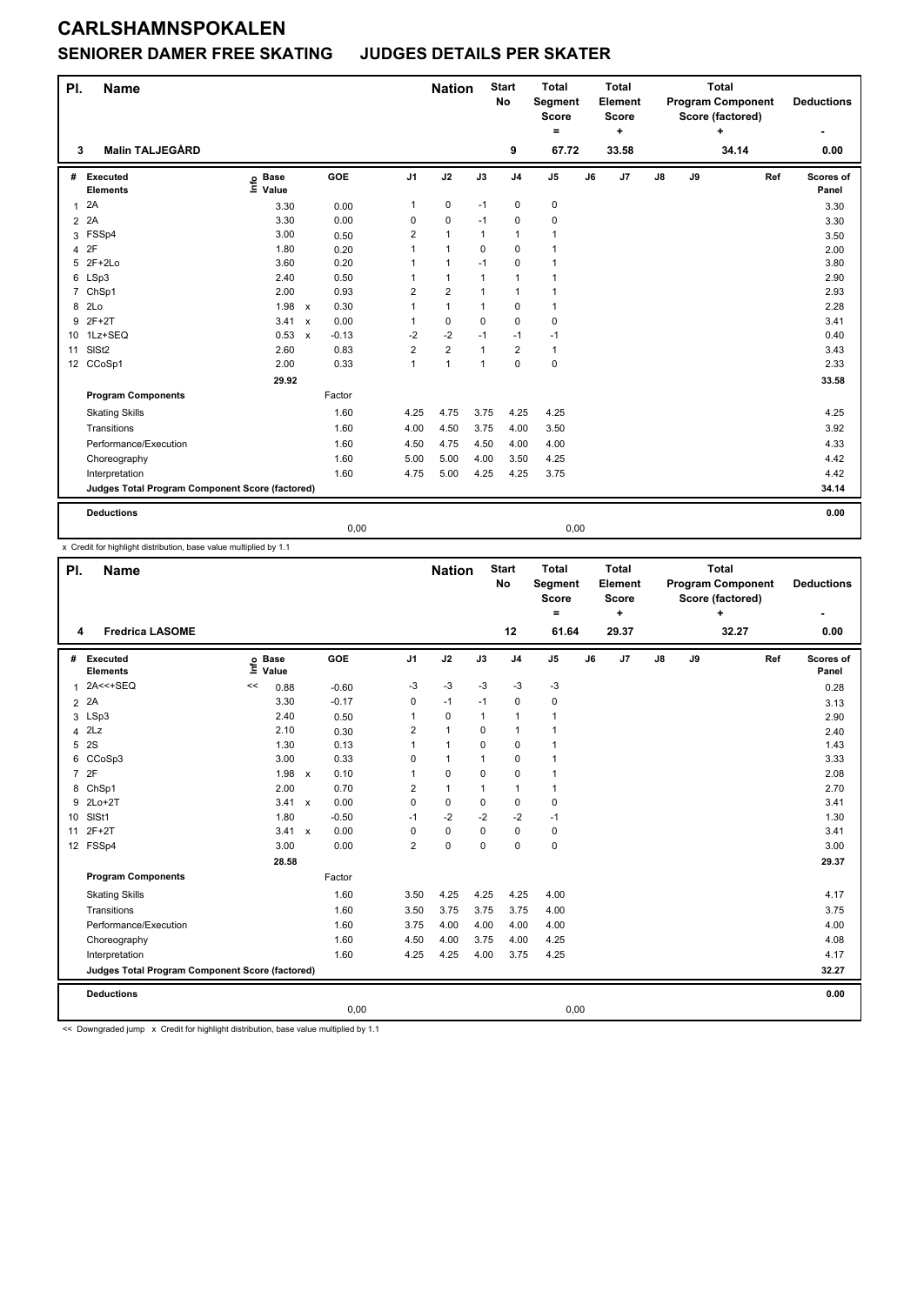#### **SENIORER DAMER FREE SKATING JUDGES DETAILS PER SKATER**

| PI.            | <b>Name</b>                                     |         |                                  |              |            |                | <b>Nation</b> |              | <b>Start</b><br><b>No</b> | <b>Total</b><br>Segment<br><b>Score</b><br>Ξ. |    | <b>Total</b><br>Element<br><b>Score</b><br>٠ |               |    | <b>Total</b><br><b>Program Component</b><br>Score (factored)<br>٠ |     | <b>Deductions</b>  |
|----------------|-------------------------------------------------|---------|----------------------------------|--------------|------------|----------------|---------------|--------------|---------------------------|-----------------------------------------------|----|----------------------------------------------|---------------|----|-------------------------------------------------------------------|-----|--------------------|
| 5              | <b>Emelie FAGERLIND</b>                         |         |                                  |              |            |                |               |              | $\overline{7}$            | 60.67                                         |    | 31.20                                        |               |    | 29.47                                                             |     | 0.00               |
| #              | Executed<br><b>Elements</b>                     |         | <b>Base</b><br>e Base<br>⊑ Value |              | <b>GOE</b> | J <sub>1</sub> | J2            | J3           | J <sub>4</sub>            | J <sub>5</sub>                                | J6 | J7                                           | $\mathsf{J}8$ | J9 |                                                                   | Ref | Scores of<br>Panel |
| $\mathbf{1}$   | 2A                                              |         | 3.30                             |              | 0.33       | 1              | $\mathbf{1}$  | $\mathbf{1}$ | $\mathbf 0$               | 0                                             |    |                                              |               |    |                                                                   |     | 3.63               |
| $\overline{2}$ | $2S+2T$                                         |         | 2.60                             |              | 0.00       | 0              | 0             | 1            | 0                         | 0                                             |    |                                              |               |    |                                                                   |     | 2.60               |
| 3              | 2Lo                                             |         | 1.80                             |              | 0.20       | 0              | $\mathbf{1}$  | 1            | $\mathbf 0$               | $\mathbf{1}$                                  |    |                                              |               |    |                                                                   |     | 2.00               |
| 4              | FCSp3                                           |         | 2.80                             |              | 0.50       |                | $\mathbf{1}$  | $\mathbf 1$  | $\mathbf{1}$              | 0                                             |    |                                              |               |    |                                                                   |     | 3.30               |
| 5              | 1A                                              |         | 1.10                             |              | 0.00       | 0              | $\mathbf 0$   | $\Omega$     | $\mathbf 0$               | $\mathbf{1}$                                  |    |                                              |               |    |                                                                   |     | 1.10               |
| 6              | $2Lz+2T$                                        |         | $3.74 \times$                    |              | 0.10       | 0              | $\mathbf{1}$  | $\mathbf 0$  | $\mathbf 0$               | $\mathbf{1}$                                  |    |                                              |               |    |                                                                   |     | 3.84               |
| $\overline{7}$ | SSp3                                            |         | 2.10                             |              | 0.00       | 0              | $\mathbf{1}$  | $\Omega$     | $\Omega$                  | 0                                             |    |                                              |               |    |                                                                   |     | 2.10               |
| 8              | 2Lz+2T<+1Lo                                     | $\prec$ | 3.85                             | $\mathsf{x}$ | $-0.50$    | $-3$           | $-2$          | $-1$         | $-2$                      | $-1$                                          |    |                                              |               |    |                                                                   |     | 3.35               |
|                | 9 ChSp1                                         |         | 2.00                             |              | 0.00       | 0              | $\mathbf 0$   | $\mathbf{1}$ | $\pmb{0}$                 | $\pmb{0}$                                     |    |                                              |               |    |                                                                   |     | 2.00               |
|                | 10 CCoSp4                                       |         | 3.50                             |              | 0.00       | 0              | $\mathbf 0$   | $\Omega$     | $\mathbf 0$               | $\mathbf 0$                                   |    |                                              |               |    |                                                                   |     | 3.50               |
| 11             | SISt1                                           |         | 1.80                             |              | 0.00       | 0              | $\mathbf 0$   | $\Omega$     | $\mathbf 0$               | $\pmb{0}$                                     |    |                                              |               |    |                                                                   |     | 1.80               |
|                | 12 2Lo                                          |         | 1.98                             | $\mathsf{x}$ | 0.00       | 0              | $\mathbf 0$   | $\mathbf{1}$ | $\mathbf 0$               | $\pmb{0}$                                     |    |                                              |               |    |                                                                   |     | 1.98               |
|                |                                                 |         | 30.57                            |              |            |                |               |              |                           |                                               |    |                                              |               |    |                                                                   |     | 31.20              |
|                | <b>Program Components</b>                       |         |                                  |              | Factor     |                |               |              |                           |                                               |    |                                              |               |    |                                                                   |     |                    |
|                | <b>Skating Skills</b>                           |         |                                  |              | 1.60       | 3.75           | 4.00          | 4.00         | 3.75                      | 4.00                                          |    |                                              |               |    |                                                                   |     | 3.92               |
|                | Transitions                                     |         |                                  |              | 1.60       | 3.50           | 3.50          | 3.50         | 2.75                      | 3.75                                          |    |                                              |               |    |                                                                   |     | 3.50               |
|                | Performance/Execution                           |         |                                  |              | 1.60       | 3.50           | 3.75          | 3.25         | 3.25                      | 3.75                                          |    |                                              |               |    |                                                                   |     | 3.50               |
|                | Choreography                                    |         |                                  |              | 1.60       | 3.75           | 3.75          | 3.75         | 3.50                      | 4.00                                          |    |                                              |               |    |                                                                   |     | 3.75               |
|                | Interpretation                                  |         |                                  |              | 1.60       | 4.00           | 3.75          | 3.50         | 3.00                      | 4.00                                          |    |                                              |               |    |                                                                   |     | 3.75               |
|                | Judges Total Program Component Score (factored) |         |                                  |              |            |                |               |              |                           |                                               |    |                                              |               |    |                                                                   |     | 29.47              |
|                | <b>Deductions</b>                               |         |                                  |              |            |                |               |              |                           |                                               |    |                                              |               |    |                                                                   |     | 0.00               |
|                |                                                 |         |                                  |              | 0,00       |                |               |              |                           | 0,00                                          |    |                                              |               |    |                                                                   |     |                    |

< Under-rotated jump x Credit for highlight distribution, base value multiplied by 1.1

| PI.            | <b>Name</b>                                     |      |                      |              |            |                | <b>Nation</b>  |              | <b>Start</b><br><b>No</b> | <b>Total</b><br>Segment<br><b>Score</b><br>Ξ. |    | <b>Total</b><br>Element<br><b>Score</b><br>÷ |               |    | <b>Total</b><br><b>Program Component</b><br>Score (factored)<br>÷ |     | <b>Deductions</b>  |
|----------------|-------------------------------------------------|------|----------------------|--------------|------------|----------------|----------------|--------------|---------------------------|-----------------------------------------------|----|----------------------------------------------|---------------|----|-------------------------------------------------------------------|-----|--------------------|
| 6              | Mikaela DAHLÖF                                  |      |                      |              |            |                |                |              | 6                         | 60.34                                         |    | 30.40                                        |               |    | 30.94                                                             |     | 1.00               |
| #              | Executed<br><b>Elements</b>                     | lnfo | <b>Base</b><br>Value |              | <b>GOE</b> | J <sub>1</sub> | J2             | J3           | J <sub>4</sub>            | J <sub>5</sub>                                | J6 | J7                                           | $\mathsf{J}8$ | J9 |                                                                   | Ref | Scores of<br>Panel |
| $\mathbf{1}$   | 2F                                              |      | 1.80                 |              | 0.00       | 0              | $\mathbf 0$    | $-1$         | $\pmb{0}$                 | $\pmb{0}$                                     |    |                                              |               |    |                                                                   |     | 1.80               |
| $\overline{2}$ | 2S                                              |      | 1.30                 |              | 0.20       | 1              | $\mathbf{1}$   | $\mathbf{1}$ | $\mathbf{1}$              | $\mathbf{1}$                                  |    |                                              |               |    |                                                                   |     | 1.50               |
| 3              | 1A                                              |      | 1.10                 |              | 0.00       | 0              | $\mathbf 0$    | $\mathbf 0$  | $\mathbf 0$               | $\pmb{0}$                                     |    |                                              |               |    |                                                                   |     | 1.10               |
| 4              | FCSp3                                           |      | 2.80                 |              | 0.50       | 1              | $\mathbf{1}$   | 1            | $\overline{1}$            | $\mathbf{1}$                                  |    |                                              |               |    |                                                                   |     | 3.30               |
| 5              | $2F+2T$                                         |      | 3.10                 |              | 0.30       | 1              | $\overline{1}$ | 1            | $\overline{1}$            | $\mathbf{1}$                                  |    |                                              |               |    |                                                                   |     | 3.40               |
| 6              | CCoSp3                                          |      | 3.00                 |              | 0.67       | 2              | $\overline{2}$ | $\mathbf{1}$ | $\overline{1}$            | 1                                             |    |                                              |               |    |                                                                   |     | 3.67               |
| $\overline{7}$ | 2Lz                                             | e    | 2.31                 | $\mathsf{x}$ | $-0.90$    | $-3$           | $-3$           | $-3$         | $-3$                      | $-3$                                          |    |                                              |               |    |                                                                   |     | 1.41               |
|                | 8 ChSp1                                         |      | 2.00                 |              | 0.47       | 1              | $\mathbf{1}$   | $\mathbf 0$  | $\mathbf 0$               | $\mathbf{1}$                                  |    |                                              |               |    |                                                                   |     | 2.47               |
|                | 9 2F+2T                                         |      | $3.41 \times$        |              | 0.00       | 0              | $\mathbf 0$    | $\Omega$     | $\mathbf 0$               | $\mathbf{1}$                                  |    |                                              |               |    |                                                                   |     | 3.41               |
| 10             | SISt <sub>2</sub>                               |      | 2.60                 |              | 0.33       | 1              | $\mathbf 0$    | $\mathbf{1}$ | $\mathbf{1}$              | $\mathbf 0$                                   |    |                                              |               |    |                                                                   |     | 2.93               |
| 11             | $2F+2T$                                         |      | 3.41                 | $\mathsf{x}$ | 0.10       | 0              | $\mathbf{1}$   | 1            | $\pmb{0}$                 | $\pmb{0}$                                     |    |                                              |               |    |                                                                   |     | 3.51               |
|                | 12 LSp2                                         |      | 1.90                 |              | 0.00       | 0              | $\mathbf 0$    | $\mathbf 0$  | $\overline{1}$            | $\mathbf 0$                                   |    |                                              |               |    |                                                                   |     | 1.90               |
|                |                                                 |      | 28.73                |              |            |                |                |              |                           |                                               |    |                                              |               |    |                                                                   |     | 30.40              |
|                | <b>Program Components</b>                       |      |                      |              | Factor     |                |                |              |                           |                                               |    |                                              |               |    |                                                                   |     |                    |
|                | <b>Skating Skills</b>                           |      |                      |              | 1.60       | 3.50           | 4.25           | 3.75         | 3.75                      | 4.00                                          |    |                                              |               |    |                                                                   |     | 3.83               |
|                | Transitions                                     |      |                      |              | 1.60       | 3.50           | 4.00           | 3.25         | 3.50                      | 4.00                                          |    |                                              |               |    |                                                                   |     | 3.67               |
|                | Performance/Execution                           |      |                      |              | 1.60       | 4.00           | 4.50           | 3.75         | 3.50                      | 4.25                                          |    |                                              |               |    |                                                                   |     | 4.00               |
|                | Choreography                                    |      |                      |              | 1.60       | 4.00           | 4.25           | 3.50         | 3.00                      | 4.50                                          |    |                                              |               |    |                                                                   |     | 3.92               |
|                | Interpretation                                  |      |                      |              | 1.60       | 4.00           | 4.25           | 3.75         | 3.50                      | 4.00                                          |    |                                              |               |    |                                                                   |     | 3.92               |
|                | Judges Total Program Component Score (factored) |      |                      |              |            |                |                |              |                           |                                               |    |                                              |               |    |                                                                   |     | 30.94              |
|                | <b>Deductions</b>                               |      |                      | Falls:       | $-1.00$    |                |                |              |                           |                                               |    |                                              |               |    |                                                                   |     | $-1.00$            |
|                |                                                 |      |                      |              | 0,00       |                |                |              |                           | 0,00                                          |    |                                              |               |    |                                                                   |     |                    |

x Credit for highlight distribution, base value multiplied by 1.1 e Jump take off with wrong edge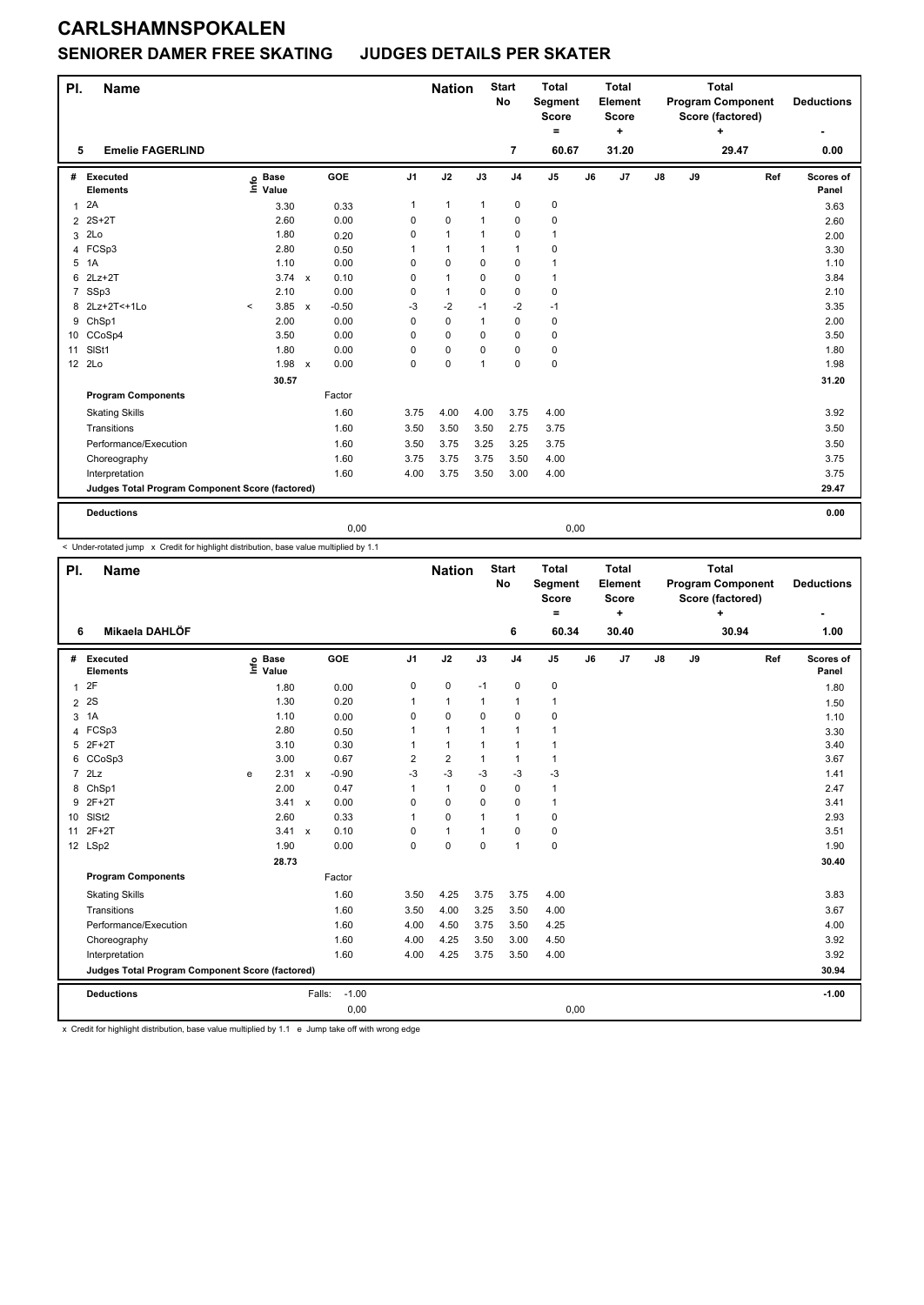#### **SENIORER DAMER FREE SKATING JUDGES DETAILS PER SKATER**

| PI.            | <b>Name</b>                                     |    |                                  |                      |                | <b>Nation</b> |              | <b>Start</b><br><b>No</b> | <b>Total</b><br>Segment<br><b>Score</b><br>$=$ |    | <b>Total</b><br>Element<br><b>Score</b><br>٠ |    |    | <b>Total</b><br><b>Program Component</b><br>Score (factored)<br>+ |     | <b>Deductions</b>  |
|----------------|-------------------------------------------------|----|----------------------------------|----------------------|----------------|---------------|--------------|---------------------------|------------------------------------------------|----|----------------------------------------------|----|----|-------------------------------------------------------------------|-----|--------------------|
| 7              | Cecilia FRYDÉN                                  |    |                                  |                      |                |               |              | 10                        | 60.12                                          |    | 29.00                                        |    |    | 32.12                                                             |     | 1.00               |
| #              | Executed<br><b>Elements</b>                     |    | <b>Base</b><br>e Base<br>⊑ Value | GOE                  | J <sub>1</sub> | J2            | J3           | J <sub>4</sub>            | J <sub>5</sub>                                 | J6 | J7                                           | J8 | J9 |                                                                   | Ref | Scores of<br>Panel |
| $\mathbf{1}$   | 2A                                              |    | 3.30                             | 0.00                 | 0              | 0             | 0            | $\mathbf{1}$              | 0                                              |    |                                              |    |    |                                                                   |     | 3.30               |
| $\overline{2}$ | $2Lz+2T<<$                                      | << | 2.50                             | $-0.60$              | -2             | $-2$          | $-2$         | $-2$                      | $-2$                                           |    |                                              |    |    |                                                                   |     | 1.90               |
| 3              | 2A                                              |    | 3.30                             | $-1.50$              | $-3$           | $-3$          | $-3$         | $-3$                      | $-3$                                           |    |                                              |    |    |                                                                   |     | 1.80               |
| 4              | CCoSp2                                          |    | 2.50                             | 0.17                 | 1              | $\mathbf{1}$  | 0            | $\mathbf 0$               | 0                                              |    |                                              |    |    |                                                                   |     | 2.67               |
| 5              | 1Lz                                             |    | 0.60                             | 0.00                 | 0              | 0             | 0            | $\mathbf 0$               | $-1$                                           |    |                                              |    |    |                                                                   |     | 0.60               |
| 6              | 2Lo                                             |    | 1.80                             | 0.00                 | 0              | 0             | $-1$         | $\mathbf 0$               | 0                                              |    |                                              |    |    |                                                                   |     | 1.80               |
| $\overline{7}$ | ChSp1                                           |    | 2.00                             | 0.70                 | 2              | $\mathbf{1}$  | 1            | $\mathbf{1}$              | 1                                              |    |                                              |    |    |                                                                   |     | 2.70               |
|                | 8 FSSp4                                         |    | 3.00                             | 0.00                 | 0              | 0             | 0            | $\mathbf 0$               | 0                                              |    |                                              |    |    |                                                                   |     | 3.00               |
| 9              | $1F+2T$                                         |    | 1.98                             | 0.00<br>$\mathsf{x}$ | $\Omega$       | $\Omega$      | 0            | $\Omega$                  | 0                                              |    |                                              |    |    |                                                                   |     | 1.98               |
| 10             | 2Lo+1A+SEQ                                      |    | 2.55                             | 0.00<br>$\mathsf{x}$ | 0              | 0             | 1            | $\Omega$                  | 0                                              |    |                                              |    |    |                                                                   |     | 2.55               |
| 11             | SISt <sub>3</sub>                               |    | 3.30                             | 0.50                 | 1              | 0             | 1            | $\mathbf{1}$              | $\mathbf{1}$                                   |    |                                              |    |    |                                                                   |     | 3.80               |
|                | 12 LSp3                                         |    | 2.40                             | 0.50                 | $\mathbf{1}$   | 1             | $\mathbf{1}$ | $\mathbf{1}$              | 0                                              |    |                                              |    |    |                                                                   |     | 2.90               |
|                |                                                 |    | 29.23                            |                      |                |               |              |                           |                                                |    |                                              |    |    |                                                                   |     | 29.00              |
|                | <b>Program Components</b>                       |    |                                  | Factor               |                |               |              |                           |                                                |    |                                              |    |    |                                                                   |     |                    |
|                | <b>Skating Skills</b>                           |    |                                  | 1.60                 | 3.75           | 4.25          | 4.00         | 4.25                      | 4.00                                           |    |                                              |    |    |                                                                   |     | 4.08               |
|                | Transitions                                     |    |                                  | 1.60                 | 3.75           | 3.75          | 4.00         | 4.00                      | 3.75                                           |    |                                              |    |    |                                                                   |     | 3.83               |
|                | Performance/Execution                           |    |                                  | 1.60                 | 3.75           | 4.00          | 3.75         | 4.00                      | 3.75                                           |    |                                              |    |    |                                                                   |     | 3.83               |
|                | Choreography                                    |    |                                  | 1.60                 | 4.50           | 4.25          | 4.00         | 4.25                      | 4.25                                           |    |                                              |    |    |                                                                   |     | 4.25               |
|                | Interpretation                                  |    |                                  | 1.60                 | 4.25           | 4.25          | 3.75         | 4.00                      | 4.00                                           |    |                                              |    |    |                                                                   |     | 4.08               |
|                | Judges Total Program Component Score (factored) |    |                                  |                      |                |               |              |                           |                                                |    |                                              |    |    |                                                                   |     | 32.12              |
|                | <b>Deductions</b>                               |    |                                  | $-1.00$<br>Falls:    |                |               |              |                           |                                                |    |                                              |    |    |                                                                   |     | $-1.00$            |
|                |                                                 |    |                                  | 0,00                 |                |               |              |                           | 0,00                                           |    |                                              |    |    |                                                                   |     |                    |

<< Downgraded jump x Credit for highlight distribution, base value multiplied by 1.1

| PI.            | <b>Name</b>                                     |                            |                                   |                | <b>Nation</b>  |                | <b>Start</b><br><b>No</b> | <b>Total</b><br>Segment<br><b>Score</b><br>= |    | <b>Total</b><br>Element<br><b>Score</b><br>٠ |               |    | <b>Total</b><br><b>Program Component</b><br>Score (factored)<br>÷ |     | <b>Deductions</b>  |
|----------------|-------------------------------------------------|----------------------------|-----------------------------------|----------------|----------------|----------------|---------------------------|----------------------------------------------|----|----------------------------------------------|---------------|----|-------------------------------------------------------------------|-----|--------------------|
| 8              | Sofia GÖRANSSON                                 |                            |                                   |                |                |                | 8                         | 59.14                                        |    | 30.54                                        |               |    | 29.60                                                             |     | 1.00               |
| #              | Executed<br><b>Elements</b>                     | <b>Base</b><br>١m<br>Value | GOE                               | J <sub>1</sub> | J2             | J3             | J <sub>4</sub>            | $\mathsf{J}5$                                | J6 | J7                                           | $\mathsf{J}8$ | J9 |                                                                   | Ref | Scores of<br>Panel |
| 1              | 2A                                              | 3.30                       | $-0.33$                           | $-1$           | $-1$           | $-1$           | $\pmb{0}$                 | 0                                            |    |                                              |               |    |                                                                   |     | 2.97               |
| $\overline{2}$ | 2A                                              | 3.30                       | $-0.50$                           | 0              | $-1$           | $-1$           | $-1$                      | $-1$                                         |    |                                              |               |    |                                                                   |     | 2.80               |
|                | 3 FCoSp4                                        | 3.00                       | 0.67                              | 1              | $\overline{2}$ | $\overline{2}$ | $\mathbf{1}$              | $\mathbf{1}$                                 |    |                                              |               |    |                                                                   |     | 3.67               |
| 4              | $2T+2T$                                         | 2.60                       | $-0.40$                           | $-2$           | $-2$           | $-2$           | $-2$                      | $-2$                                         |    |                                              |               |    |                                                                   |     | 2.20               |
| 5              | 1F                                              | 0.50                       | $-0.10$                           | 0              | $-1$           | $-1$           | $-1$                      | $-1$                                         |    |                                              |               |    |                                                                   |     | 0.40               |
| 6              | LSp2                                            | 1.90                       | 0.50                              | 1              | $\mathbf{1}$   | 1              | $\mathbf{1}$              | $\mathbf 0$                                  |    |                                              |               |    |                                                                   |     | 2.40               |
| $\overline{7}$ | 2Lz+2T+T                                        | 3.74                       | $-0.20$<br>$\mathsf{x}$           | $-2$           | $-1$           | $\Omega$       | $-1$                      | 0                                            |    |                                              |               |    |                                                                   |     | 3.54               |
| 8              | $2Lo+2T$                                        | 3.41                       | 0.00<br>$\boldsymbol{\mathsf{x}}$ | 0              | $\mathbf 0$    | $\mathbf 0$    | $\mathbf 0$               | $\mathbf 0$                                  |    |                                              |               |    |                                                                   |     | 3.41               |
| 9              | 1F                                              | 0.55 x                     | 0.00                              | 0              | $\Omega$       | $\Omega$       | $\mathbf 0$               | 0                                            |    |                                              |               |    |                                                                   |     | 0.55               |
| 10             | SISt <sub>2</sub>                               | 2.60                       | 0.00                              | $-1$           | $\Omega$       | $\Omega$       | $\mathbf 0$               | $\mathbf 0$                                  |    |                                              |               |    |                                                                   |     | 2.60               |
| 11             | ChSp1                                           | 2.00                       | 0.00                              | 0              | $\mathbf 0$    | $\mathbf 0$    | $\mathbf 0$               | 0                                            |    |                                              |               |    |                                                                   |     | 2.00               |
|                | 12 CCoSp4                                       | 3.50                       | 0.50                              | 1              | $\mathbf{1}$   | $\overline{2}$ | $\mathbf{1}$              | $\mathbf 0$                                  |    |                                              |               |    |                                                                   |     | 4.00               |
|                |                                                 | 30.40                      |                                   |                |                |                |                           |                                              |    |                                              |               |    |                                                                   |     | 30.54              |
|                | <b>Program Components</b>                       |                            | Factor                            |                |                |                |                           |                                              |    |                                              |               |    |                                                                   |     |                    |
|                | <b>Skating Skills</b>                           |                            | 1.60                              | 3.50           | 3.75           | 4.00           | 4.00                      | 4.00                                         |    |                                              |               |    |                                                                   |     | 3.92               |
|                | Transitions                                     |                            | 1.60                              | 3.50           | 3.25           | 4.00           | 3.50                      | 3.75                                         |    |                                              |               |    |                                                                   |     | 3.58               |
|                | Performance/Execution                           |                            | 1.60                              | 3.50           | 3.75           | 3.75           | 3.75                      | 3.75                                         |    |                                              |               |    |                                                                   |     | 3.75               |
|                | Choreography                                    |                            | 1.60                              | 3.50           | 3.50           | 3.75           | 3.50                      | 4.25                                         |    |                                              |               |    |                                                                   |     | 3.58               |
|                | Interpretation                                  |                            | 1.60                              | 3.50           | 3.50           | 4.00           | 3.50                      | 4.00                                         |    |                                              |               |    |                                                                   |     | 3.67               |
|                | Judges Total Program Component Score (factored) |                            |                                   |                |                |                |                           |                                              |    |                                              |               |    |                                                                   |     | 29.60              |
|                | <b>Deductions</b>                               | Time violation:            | $-1.00$                           |                |                |                |                           |                                              |    |                                              |               |    |                                                                   |     | $-1.00$            |
|                |                                                 |                            | 0,00                              |                |                |                |                           | 0,00                                         |    |                                              |               |    |                                                                   |     |                    |

x Credit for highlight distribution, base value multiplied by 1.1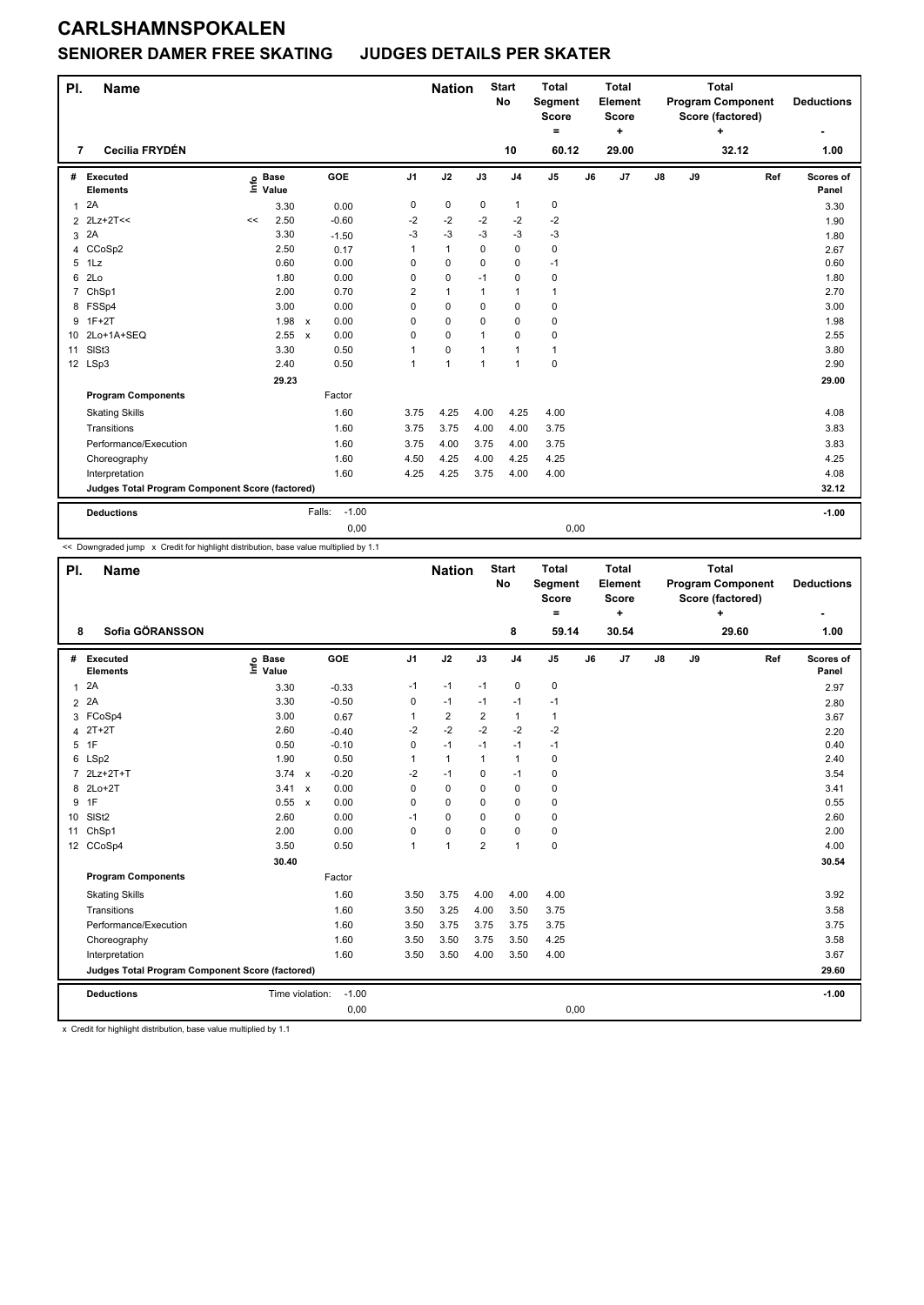#### **SENIORER DAMER FREE SKATING JUDGES DETAILS PER SKATER**

| PI.          | <b>Name</b>                                     |                            |                      |          | <b>Nation</b> |          | <b>Start</b><br><b>No</b> | <b>Total</b><br>Segment<br><b>Score</b><br>٠ |    | <b>Total</b><br>Element<br><b>Score</b><br>÷ |               |    | <b>Total</b><br><b>Program Component</b><br>Score (factored)<br>÷ |     | <b>Deductions</b>  |
|--------------|-------------------------------------------------|----------------------------|----------------------|----------|---------------|----------|---------------------------|----------------------------------------------|----|----------------------------------------------|---------------|----|-------------------------------------------------------------------|-----|--------------------|
| 9            | Susanna FRYDÉN                                  |                            |                      |          |               |          | 5                         | 57.88                                        |    | 30.88                                        |               |    | 28.00                                                             |     | 1.00               |
| #            | Executed<br><b>Elements</b>                     | <b>Base</b><br>۴ů<br>Value | GOE                  | J1       | J2            | J3       | J <sub>4</sub>            | J <sub>5</sub>                               | J6 | J <sub>7</sub>                               | $\mathsf{J}8$ | J9 |                                                                   | Ref | Scores of<br>Panel |
| $\mathbf{1}$ | 2A                                              | 3.30                       | 0.00                 | 1        | 0             | 0        | 0                         | 0                                            |    |                                              |               |    |                                                                   |     | 3.30               |
| 2            | 3S                                              | 4.20                       | $-2.10$              | -3       | $-3$          | $-3$     | $-3$                      | $-3$                                         |    |                                              |               |    |                                                                   |     | 2.10               |
| 3            | $2F+2T$                                         | 3.10                       | 0.00                 | $\Omega$ | $\mathbf 0$   | $\Omega$ | 0                         | $\mathbf{1}$                                 |    |                                              |               |    |                                                                   |     | 3.10               |
| 4            | FSSp3                                           | 2.60                       | $-0.10$              | 1        | $-1$          | $-1$     | 0                         | 0                                            |    |                                              |               |    |                                                                   |     | 2.50               |
| 5            | ChSp1                                           | 2.00                       | 0.23                 |          | $\mathbf{1}$  | 0        | 0                         | 0                                            |    |                                              |               |    |                                                                   |     | 2.23               |
| 6            | 2 <sub>LO</sub>                                 | 1.80                       | 0.00                 | $\Omega$ | $\mathbf 0$   | $-1$     | 0                         | 0                                            |    |                                              |               |    |                                                                   |     | 1.80               |
| $7^{\circ}$  | 1A                                              | 1.10                       | 0.00                 | $\Omega$ | $\mathbf 0$   | $\Omega$ | 0                         | 0                                            |    |                                              |               |    |                                                                   |     | 1.10               |
| 8            | CS <sub>p2</sub>                                | 1.80                       | $-0.40$              | $-2$     | $-1$          | $-2$     | $-1$                      | $-1$                                         |    |                                              |               |    |                                                                   |     | 1.40               |
| 9            | 2F+2T+2T                                        | 4.84                       | 0.00<br>$\mathsf{x}$ | $\Omega$ | $\mathbf 0$   | 0        | 0                         | 0                                            |    |                                              |               |    |                                                                   |     | 4.84               |
| 10           | SISt <sub>2</sub>                               | 2.60                       | 0.00                 | $\Omega$ | $\mathbf{1}$  | $\Omega$ | 0                         | 0                                            |    |                                              |               |    |                                                                   |     | 2.60               |
| 11           | $2F+2T$                                         | 3.41 x                     | 0.00                 | $\Omega$ | 0             | 0        | 0                         | 0                                            |    |                                              |               |    |                                                                   |     | 3.41               |
|              | 12 CCoSp2                                       | 2.50                       | 0.00                 | $\Omega$ | $\mathbf 0$   | 0        | $-1$                      | $\mathbf{1}$                                 |    |                                              |               |    |                                                                   |     | 2.50               |
|              |                                                 | 33.25                      |                      |          |               |          |                           |                                              |    |                                              |               |    |                                                                   |     | 30.88              |
|              | <b>Program Components</b>                       |                            | Factor               |          |               |          |                           |                                              |    |                                              |               |    |                                                                   |     |                    |
|              | <b>Skating Skills</b>                           |                            | 1.60                 | 3.75     | 4.00          | 3.25     | 3.50                      | 4.00                                         |    |                                              |               |    |                                                                   |     | 3.75               |
|              | Transitions                                     |                            | 1.60                 | 3.50     | 3.50          | 3.00     | 3.00                      | 3.25                                         |    |                                              |               |    |                                                                   |     | 3.25               |
|              | Performance/Execution                           |                            | 1.60                 | 3.75     | 3.50          | 3.25     | 3.50                      | 3.75                                         |    |                                              |               |    |                                                                   |     | 3.58               |
|              | Choreography                                    |                            | 1.60                 | 4.00     | 3.75          | 3.00     | 2.75                      | 3.50                                         |    |                                              |               |    |                                                                   |     | 3.42               |
|              | Interpretation                                  |                            | 1.60                 | 4.00     | 3.75          | 3.25     | 3.00                      | 3.50                                         |    |                                              |               |    |                                                                   |     | 3.50               |
|              | Judges Total Program Component Score (factored) |                            |                      |          |               |          |                           |                                              |    |                                              |               |    |                                                                   |     | 28.00              |
|              | <b>Deductions</b>                               |                            | $-1.00$<br>Falls:    |          |               |          |                           |                                              |    |                                              |               |    |                                                                   |     | $-1.00$            |
|              |                                                 |                            | 0,00                 |          |               |          |                           | 0,00                                         |    |                                              |               |    |                                                                   |     |                    |

x Credit for highlight distribution, base value multiplied by 1.1

| PI.             | Name                                            |         |                      |         |                | <b>Nation</b>  |                | <b>Start</b><br>No       | <b>Total</b><br>Segment<br><b>Score</b> |    | <b>Total</b><br>Element<br><b>Score</b> |               |    | <b>Total</b><br><b>Program Component</b><br>Score (factored) |     | <b>Deductions</b>  |
|-----------------|-------------------------------------------------|---------|----------------------|---------|----------------|----------------|----------------|--------------------------|-----------------------------------------|----|-----------------------------------------|---------------|----|--------------------------------------------------------------|-----|--------------------|
|                 |                                                 |         |                      |         |                |                |                |                          | $=$                                     |    | ٠                                       |               |    | +                                                            |     |                    |
| 10              | Sofia WOLLERT                                   |         |                      |         |                |                |                | 3                        | 54.83                                   |    | 27.49                                   |               |    | 27.34                                                        |     | 0.00               |
|                 | # Executed<br><b>Elements</b>                   | ١m      | <b>Base</b><br>Value | GOE     | J <sub>1</sub> | J2             | J3             | J <sub>4</sub>           | $\mathsf{J}5$                           | J6 | J7                                      | $\mathsf{J}8$ | J9 |                                                              | Ref | Scores of<br>Panel |
| $\mathbf{1}$    | 2F                                              |         | 1.80                 | 0.20    | 1              | $\mathbf{1}$   | 0              | 0                        | $\mathbf{1}$                            |    |                                         |               |    |                                                              |     | 2.00               |
| 2A              |                                                 |         | 0.00                 | 0.00    |                |                |                |                          |                                         |    |                                         |               |    |                                                              |     | 0.00               |
|                 | 3 FCoSp4                                        |         | 3.00                 | 0.83    | $\Omega$       | $\overline{2}$ | $\overline{2}$ | $\mathbf{1}$             | $\overline{\mathbf{c}}$                 |    |                                         |               |    |                                                              |     | 3.83               |
| 4               | 2Lo                                             |         | 1.80                 | 0.10    | 0              | $\mathbf 0$    | $\mathbf{1}$   | $\mathbf{1}$             | 0                                       |    |                                         |               |    |                                                              |     | 1.90               |
| 5               | ChSp                                            |         | 0.00                 | 0.00    |                | $\sim$         |                | $\overline{\phantom{a}}$ |                                         |    |                                         |               |    |                                                              |     | 0.00               |
| 6               | 2F                                              |         | 1.80                 | 0.00    | 0              | $\mathbf 0$    | $\mathbf 0$    | 0                        | 0                                       |    |                                         |               |    |                                                              |     | 1.80               |
| $\overline{7}$  | CSSp3                                           |         | 2.60                 | 0.17    | 1              | 0              | $\Omega$       | 0                        | 1                                       |    |                                         |               |    |                                                              |     | 2.77               |
| 8               | 2F+2T+2T<                                       | $\prec$ | 4.40 $\times$        | $-0.30$ | $-2$           | $-1$           | $-1$           | $-1$                     | $-1$                                    |    |                                         |               |    |                                                              |     | 4.10               |
| 9               | $2Lz+2T$                                        |         | $3.74 \times$        | 0.00    | $-2$           | 0              | 0              | 0                        | 0                                       |    |                                         |               |    |                                                              |     | 3.74               |
| 10 <sup>1</sup> | SISt <sub>2</sub>                               |         | 2.60                 | 0.00    | $\Omega$       | $\mathbf 0$    | $\Omega$       | 0                        | 0                                       |    |                                         |               |    |                                                              |     | 2.60               |
| 11              | $2F+1A+SEQ$                                     |         | 2.55 x               | $-0.30$ | $\Omega$       | $-1$           | $-1$           | $-1$                     | $-1$                                    |    |                                         |               |    |                                                              |     | 2.25               |
|                 | 12 CCoSp2                                       |         | 2.50                 | 0.00    | 0              | $\mathbf 0$    | $\mathbf 0$    | $\mathsf 0$              | 0                                       |    |                                         |               |    |                                                              |     | 2.50               |
|                 |                                                 |         | 26.79                |         |                |                |                |                          |                                         |    |                                         |               |    |                                                              |     | 27.49              |
|                 | <b>Program Components</b>                       |         |                      | Factor  |                |                |                |                          |                                         |    |                                         |               |    |                                                              |     |                    |
|                 | <b>Skating Skills</b>                           |         |                      | 1.60    | 3.50           | 3.75           | 3.25           | 3.50                     | 3.75                                    |    |                                         |               |    |                                                              |     | 3.58               |
|                 | Transitions                                     |         |                      | 1.60    | 3.00           | 3.50           | 3.00           | 3.25                     | 3.50                                    |    |                                         |               |    |                                                              |     | 3.25               |
|                 | Performance/Execution                           |         |                      | 1.60    | 3.50           | 4.00           | 2.75           | 3.00                     | 3.75                                    |    |                                         |               |    |                                                              |     | 3.42               |
|                 | Choreography                                    |         |                      | 1.60    | 3.25           | 3.75           | 3.00           | 3.25                     | 3.75                                    |    |                                         |               |    |                                                              |     | 3.42               |
|                 | Interpretation                                  |         |                      | 1.60    | 3.50           | 3.75           | 3.25           | 3.00                     | 3.50                                    |    |                                         |               |    |                                                              |     | 3.42               |
|                 | Judges Total Program Component Score (factored) |         |                      |         |                |                |                |                          |                                         |    |                                         |               |    |                                                              |     | 27.34              |
|                 | <b>Deductions</b>                               |         |                      |         |                |                |                |                          |                                         |    |                                         |               |    |                                                              |     | 0.00               |
|                 |                                                 |         |                      |         | 0,00           |                |                |                          | 0,00                                    |    |                                         |               |    |                                                              |     |                    |

< Under-rotated jump x Credit for highlight distribution, base value multiplied by 1.1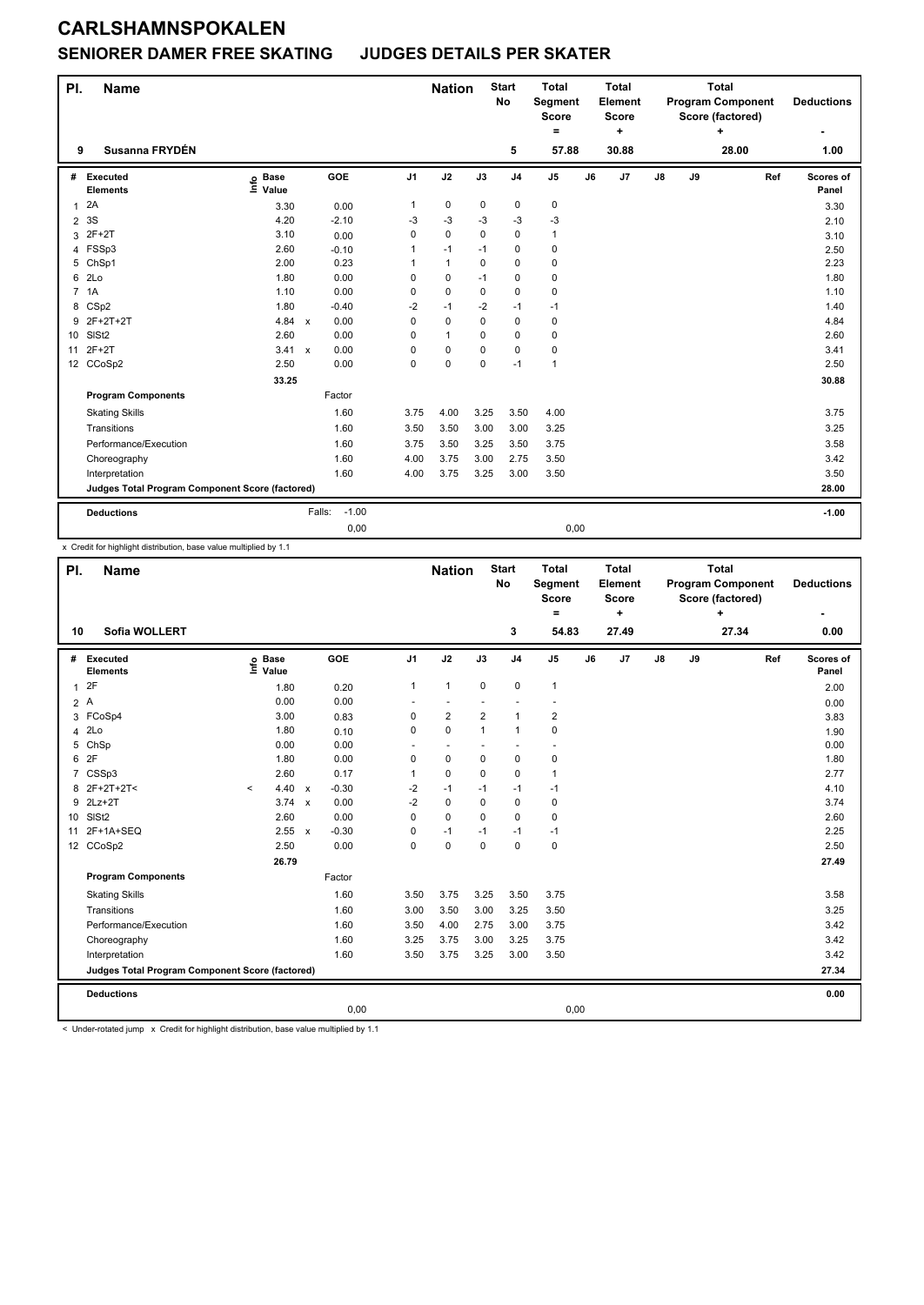### **SENIORER DAMER FREE SKATING JUDGES DETAILS PER SKATER**

| PI.              | <b>Name</b>                                     |        |                      |              |         |                | <b>Nation</b> |             | <b>Start</b><br>No | <b>Total</b><br>Segment<br><b>Score</b><br>۰ |    | Total<br>Element<br><b>Score</b><br>٠ |               |    | Total<br><b>Program Component</b><br>Score (factored)<br>٠ | <b>Deductions</b>  |
|------------------|-------------------------------------------------|--------|----------------------|--------------|---------|----------------|---------------|-------------|--------------------|----------------------------------------------|----|---------------------------------------|---------------|----|------------------------------------------------------------|--------------------|
| 11               | <b>Malin GÖRANSSON</b>                          |        |                      |              |         |                |               |             | $\mathbf{2}$       | 53.94                                        |    | 24.73                                 |               |    | 29.21                                                      | 0.00               |
|                  | # Executed<br><b>Elements</b>                   | ڡ<br>Ξ | <b>Base</b><br>Value |              | GOE     | J1             | J2            | J3          | J <sub>4</sub>     | J <sub>5</sub>                               | J6 | J7                                    | $\mathsf{J}8$ | J9 | Ref                                                        | Scores of<br>Panel |
| $1$ 2Lz          |                                                 |        | 2.10                 |              | 0.30    | 1              | $\mathbf{1}$  | 1           | $\mathbf{1}$       | 1                                            |    |                                       |               |    |                                                            | 2.40               |
| 2 2F             |                                                 | e      | 1.80                 |              | $-0.60$ | $-2$           | $-1$          | $-2$        | $-2$               | $-2$                                         |    |                                       |               |    |                                                            | 1.20               |
| 3 <sup>1</sup> A |                                                 |        | 1.10                 |              | $-0.20$ | $-1$           | $-1$          | $-1$        | $-1$               | $-1$                                         |    |                                       |               |    |                                                            | 0.90               |
|                  | 4 FSSp3                                         |        | 2.60                 |              | 0.17    | 2              | $\mathbf 0$   | 0           | $\mathbf 0$        | $\mathbf{1}$                                 |    |                                       |               |    |                                                            | 2.77               |
| $5$ $2Lz$        |                                                 |        | 2.10                 |              | 0.30    | 1              | 1             | 1           | $\mathbf{1}$       | 0                                            |    |                                       |               |    |                                                            | 2.40               |
| 6 1Lo            |                                                 |        | 0.50                 |              | 0.00    | $\mathbf 0$    | $\mathbf 0$   | $\mathbf 0$ | $\mathbf 0$        | $\mathbf 0$                                  |    |                                       |               |    |                                                            | 0.50               |
|                  | 7 CSp3                                          |        | 2.30                 |              | 0.50    |                | 1             | 1           | $\mathbf{1}$       | 1                                            |    |                                       |               |    |                                                            | 2.80               |
|                  | 8 ChSp1                                         |        | 2.00                 |              | 0.70    | $\overline{2}$ | $\mathbf{1}$  | $\mathbf 0$ | $\mathbf{1}$       | $\mathbf{1}$                                 |    |                                       |               |    |                                                            | 2.70               |
| 9 2F             |                                                 |        | 1.98                 | $\mathbf{x}$ | $-0.50$ | $-1$           | $-1$          | $-2$        | $-2$               | $-2$                                         |    |                                       |               |    |                                                            | 1.48               |
| 10 CiSt2         |                                                 |        | 2.60                 |              | 0.00    | 0              | $\mathbf{1}$  | 0           | 0                  | 0                                            |    |                                       |               |    |                                                            | 2.60               |
| 11 2F            |                                                 |        | 1.98 x               |              | 0.00    | 0              | $\mathbf 0$   | 0           | $-1$               | 0                                            |    |                                       |               |    |                                                            | 1.98               |
|                  | 12 CCoSp2                                       |        | 2.50                 |              | 0.50    | $\mathbf{1}$   | $\mathbf{1}$  | 1           | $\mathbf{1}$       | $\mathbf{1}$                                 |    |                                       |               |    |                                                            | 3.00               |
|                  |                                                 |        | 23.56                |              |         |                |               |             |                    |                                              |    |                                       |               |    |                                                            | 24.73              |
|                  | <b>Program Components</b>                       |        |                      |              | Factor  |                |               |             |                    |                                              |    |                                       |               |    |                                                            |                    |
|                  | <b>Skating Skills</b>                           |        |                      |              | 1.60    | 3.50           | 4.25          | 3.25        | 3.50               | 4.00                                         |    |                                       |               |    |                                                            | 3.67               |
|                  | Transitions                                     |        |                      |              | 1.60    | 3.50           | 4.00          | 3.00        | 3.25               | 3.75                                         |    |                                       |               |    |                                                            | 3.50               |
|                  | Performance/Execution                           |        |                      |              | 1.60    | 4.00           | 4.25          | 3.50        | 3.25               | 3.50                                         |    |                                       |               |    |                                                            | 3.67               |
|                  | Choreography                                    |        |                      |              | 1.60    | 4.00           | 4.25          | 3.25        | 3.50               | 3.75                                         |    |                                       |               |    |                                                            | 3.75               |
|                  | Interpretation                                  |        |                      |              | 1.60    | 4.25           | 4.00          | 3.50        | 3.50               | 3.50                                         |    |                                       |               |    |                                                            | 3.67               |
|                  | Judges Total Program Component Score (factored) |        |                      |              |         |                |               |             |                    |                                              |    |                                       |               |    |                                                            | 29.21              |

0,00 0,00

x Credit for highlight distribution, base value multiplied by 1.1 e Jump take off with wrong edge

| PI.             | Name                                            |          |                            |                                   |                | <b>Nation</b> |      | <b>Start</b><br><b>No</b> | <b>Total</b><br>Segment<br><b>Score</b><br>$=$ |    | <b>Total</b><br>Element<br>Score<br>٠ |               |    | <b>Total</b><br><b>Program Component</b><br>Score (factored)<br>٠ |     | <b>Deductions</b>  |
|-----------------|-------------------------------------------------|----------|----------------------------|-----------------------------------|----------------|---------------|------|---------------------------|------------------------------------------------|----|---------------------------------------|---------------|----|-------------------------------------------------------------------|-----|--------------------|
| 12              | <b>Emma ERIKSSON</b>                            |          |                            |                                   |                |               |      | 4                         | 52.98                                          |    | 26.91                                 |               |    | 27.07                                                             |     | 1.00               |
|                 | # Executed<br><b>Elements</b>                   |          | e Base<br>E Value<br>Value | <b>GOE</b>                        | J <sub>1</sub> | J2            | J3   | J <sub>4</sub>            | J5                                             | J6 | J7                                    | $\mathsf{J}8$ | J9 |                                                                   | Ref | Scores of<br>Panel |
| 1               | 2A                                              |          | 3.30                       | $-0.50$                           | $-1$           | $-1$          | $-1$ | $-1$                      | $-1$                                           |    |                                       |               |    |                                                                   |     | 2.80               |
| $\overline{2}$  | 3S<                                             | $\hat{}$ | 2.90                       | $-2.10$                           | $-3$           | $-3$          | $-3$ | $-3$                      | $-3$                                           |    |                                       |               |    |                                                                   |     | 0.80               |
| 3               | CSSp3                                           |          | 2.60                       | $-0.20$                           | $-1$           | $-1$          | $-1$ | $\Omega$                  | 0                                              |    |                                       |               |    |                                                                   |     | 2.40               |
| 4               | 2Lz                                             |          | 2.10                       | $-0.30$                           | $-1$           | $\mathbf 0$   | $-1$ | $-1$                      | $-1$                                           |    |                                       |               |    |                                                                   |     | 1.80               |
| 5               | 2A                                              |          | 3.30                       | $-0.50$                           | $-1$           | $-1$          | $-1$ | $-1$                      | $-1$                                           |    |                                       |               |    |                                                                   |     | 2.80               |
| 6               | ChSp1                                           |          | 2.00                       | 0.00                              | 0              | 0             | 0    | $\mathbf 0$               | 0                                              |    |                                       |               |    |                                                                   |     | 2.00               |
|                 | 7 2Lo                                           |          | 1.98                       | 0.00<br>$\boldsymbol{\mathsf{x}}$ | $\Omega$       | 0             | 0    | 0                         | 0                                              |    |                                       |               |    |                                                                   |     | 1.98               |
| 8               | FSSp3                                           |          | 2.60                       | 0.00                              | $-1$           | 0             | 0    | $\mathbf 0$               | 0                                              |    |                                       |               |    |                                                                   |     | 2.60               |
| 9               | $2Lz+1T$                                        |          | 2.75 x                     | $-0.10$                           | $\Omega$       | $\mathbf 0$   | $-1$ | $-1$                      | 0                                              |    |                                       |               |    |                                                                   |     | 2.65               |
| 10 <sup>1</sup> | SISt <sub>2</sub>                               |          | 2.60                       | 0.00                              | $\Omega$       | $\mathbf 0$   | $-1$ | 0                         | 0                                              |    |                                       |               |    |                                                                   |     | 2.60               |
| 11              | 2 <sub>0</sub>                                  |          | 1.98 x                     | 0.00                              | 0              | $\mathbf 0$   | 0    | $\mathbf 0$               | 1                                              |    |                                       |               |    |                                                                   |     | 1.98               |
|                 | 12 CCoSp2                                       |          | 2.50                       | 0.00                              | 0              | $\mathbf 0$   | $-1$ | $\mathbf 0$               | 0                                              |    |                                       |               |    |                                                                   |     | 2.50               |
|                 |                                                 |          | 30.61                      |                                   |                |               |      |                           |                                                |    |                                       |               |    |                                                                   |     | 26.91              |
|                 | <b>Program Components</b>                       |          |                            | Factor                            |                |               |      |                           |                                                |    |                                       |               |    |                                                                   |     |                    |
|                 | <b>Skating Skills</b>                           |          |                            | 1.60                              | 3.50           | 3.75          | 3.25 | 3.75                      | 4.00                                           |    |                                       |               |    |                                                                   |     | 3.67               |
|                 | Transitions                                     |          |                            | 1.60                              | 3.50           | 3.50          | 2.75 | 3.00                      | 3.00                                           |    |                                       |               |    |                                                                   |     | 3.17               |
|                 | Performance/Execution                           |          |                            | 1.60                              | 3.25           | 3.50          | 3.00 | 3.25                      | 3.50                                           |    |                                       |               |    |                                                                   |     | 3.33               |
|                 | Choreography                                    |          |                            | 1.60                              | 3.50           | 3.50          | 3.00 | 3.25                      | 3.50                                           |    |                                       |               |    |                                                                   |     | 3.42               |
|                 | Interpretation                                  |          |                            | 1.60                              | 3.25           | 3.75          | 3.25 | 3.50                      | 3.25                                           |    |                                       |               |    |                                                                   |     | 3.33               |
|                 | Judges Total Program Component Score (factored) |          |                            |                                   |                |               |      |                           |                                                |    |                                       |               |    |                                                                   |     | 27.07              |
|                 | <b>Deductions</b>                               |          |                            | $-1.00$<br>Falls:                 |                |               |      |                           |                                                |    |                                       |               |    |                                                                   |     | $-1.00$            |
|                 |                                                 |          |                            | 0,00                              |                |               |      |                           | 0,00                                           |    |                                       |               |    |                                                                   |     |                    |

< Under-rotated jump x Credit for highlight distribution, base value multiplied by 1.1